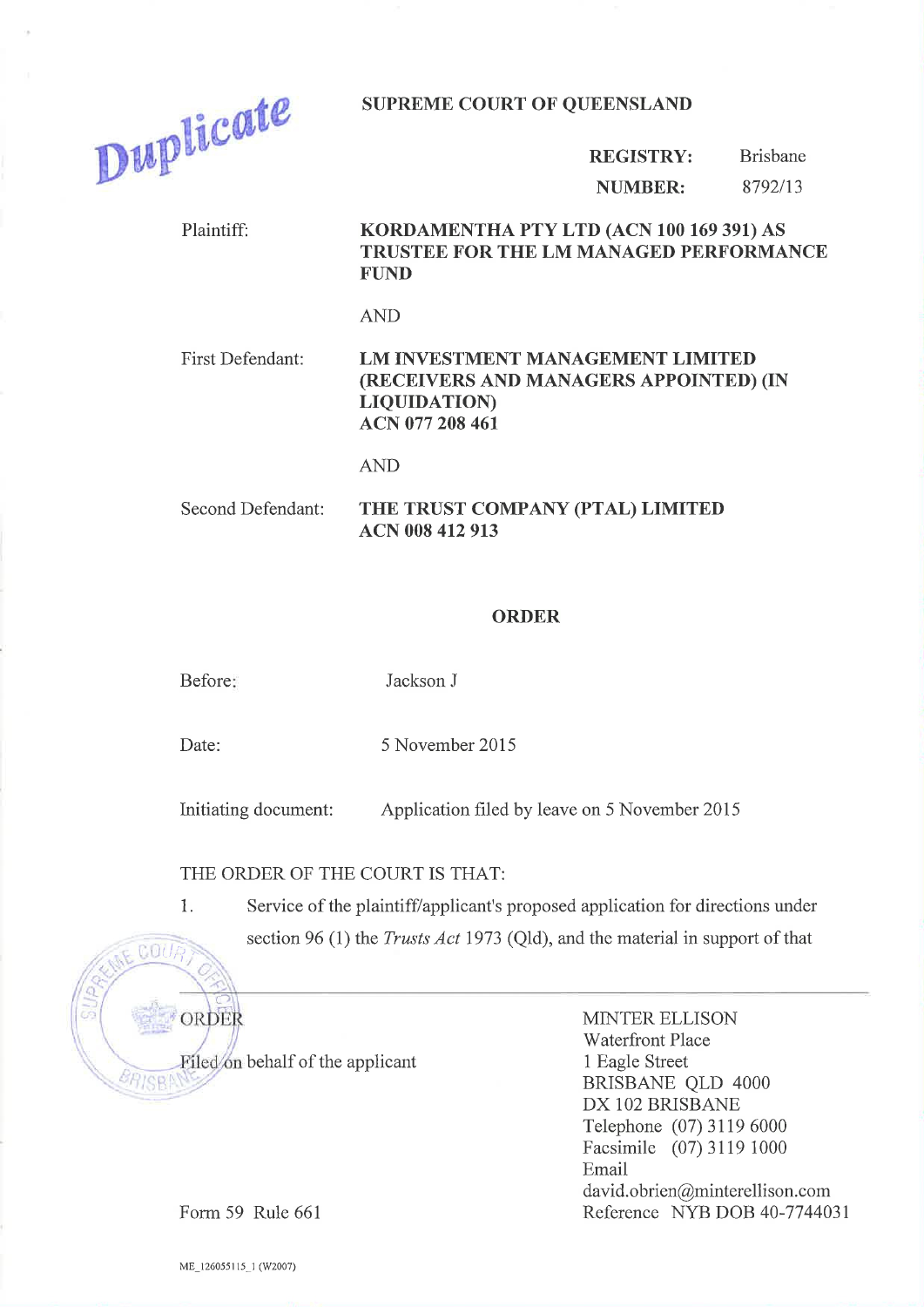application, be served upon the unitholders of the LM Managed Performance Fund ("MPF") as follows:

(a) by 4pm on 11 November 2015, the applicant is to email to the MPF unit holders a notice informing them that the applicant has applied ("S 96 Application") to this Honourable Court for directions under section 96 (1) of the Trusts Act 1973 (Qld) as to whether to settle this proceeding as against both defendant/respondents, and that the unitholders may view all substantive Court documents upon which the applicant intends to rely in support of its S 96 Application on the website whose address is:

# http://www.kordamentha.com/creditor-information/australia/109 ("'Website")

- (b) Before sending the emails referred to in paragraph 1(a), the applicant is to upload to the Website, copies of:
	- (i) this application;
	- (ii) the affidavit of Jarrod Villani filed (including all the exhibits) in support of this application;
	- (iii) the order made in respect of this application;
	- (iv) the S 96 Application;
	- (v) the Statement of Facts to be drawn pursuant to section 96 (1) of the Trusts Act 1973 (Qld); and
	- (vi) the substantive afhdavits (including all the exhibits) that the applicant intends to rely upon in support of its S 96 Application.
- Where the applicant receives a response to an email that indicates the email was not received and the applicant has a postal address for any relevant MPF unitholder or unitholders, the applicant is to post the email to the postal address of the MPF unitholder. (c)
- The applicant is not required to take further steps to serve MPF unitholders whose email addresses return permanent undeliverable receipts and for which the applicant does not have a postal address (d)